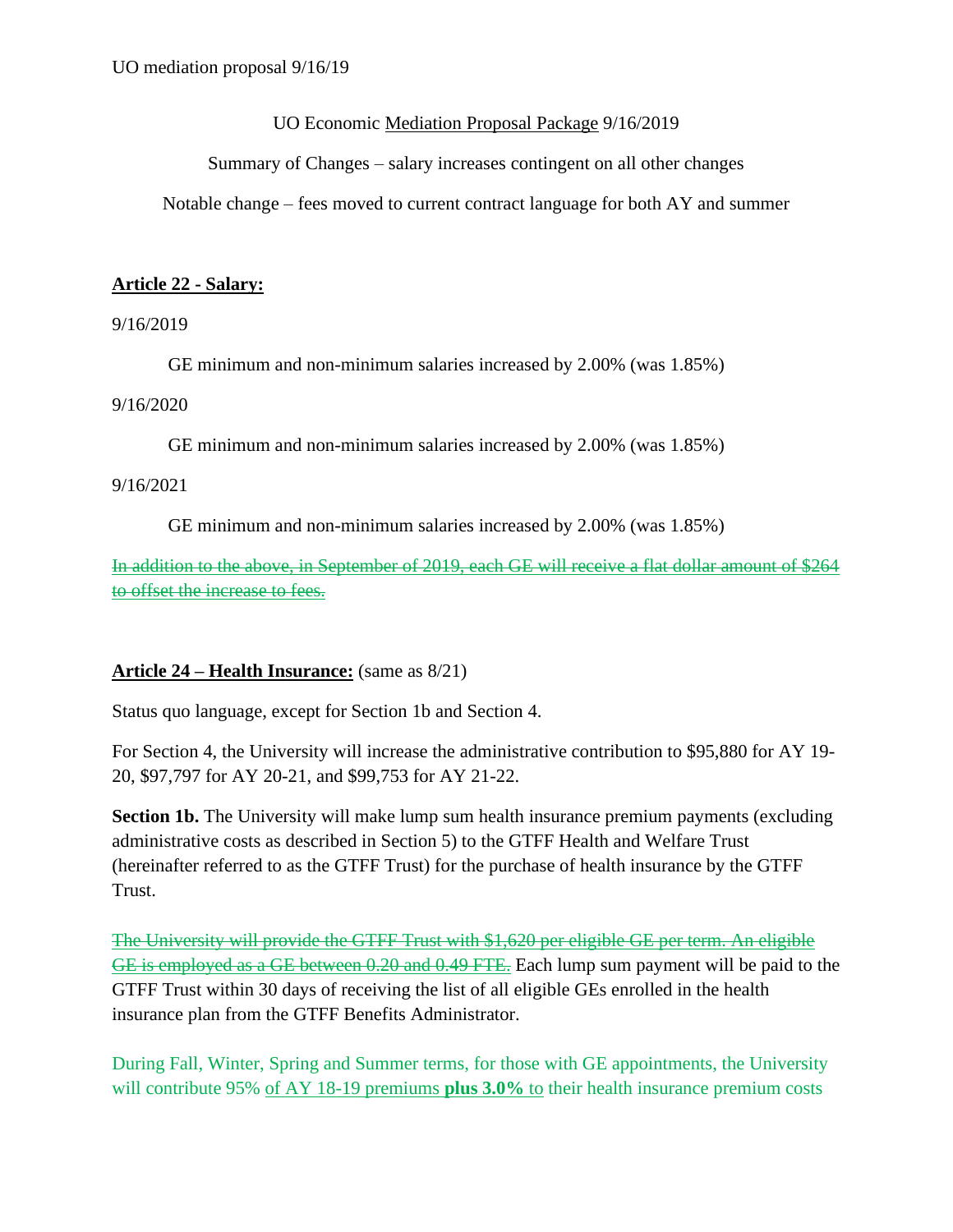(University contributions per term at 95% level **plus 3.0%**: Individual GE: **\$1,362.22**; GE w/children: **\$2,409.79**; GE w/partner: **\$2,858.59**; and GE w/family: **\$4035.01**). GEs in each enrollment category (as detailed in Appendix E) will contribute an amount determined by the Trust 5% of the quarterly premium for their selected coverage. During the term of this agreement, the University shall be responsible for the dollar amounts listed above for each employee category. for 95% of premium increases only to maintain the current level of benefits. The University shall not be responsible for premium increases associated with non-negotiated expansion of current benefit levels.

Both the GTFF and the University will encourage the GTFF Trust to revise benefits to keep total premium increases below 10% whenever feasible.

The GTFF and the University will instruct the Trustees of the GTFF Trust that any return of premium overpayments and any premium credits received from or credited to the GTFF Trust by an insurer shall be applied in accordance with the Health and Welfare Trust Agreement.

For students without summer GE appointments who are eligible for insurance outlined in Section 1a above, the University will contribute 80% of AY 18-19 premiums **plus 3.0%** (University contributions at 80% level **plus 3.0%**: Individual GE: **\$1,147.13**; GE w/children: **\$2,029.29**; GE w/partner: **\$2,407.23**; and GE w/family: **\$3,397.91**). Students in each enrollment category (as established in **Error! Reference source not found.**) will contribute an amount determined by the Trust.

## **Article 19 – Summer Term:** (same as 8/21)

Status quo, except Section 4:

**Section 4.** Recognizing the variability of summer course registration, employing units may take the following steps to establish summer appointments:

- a) Ask GEs to indicate interest in summer work at any time during the academic year.
- b) Issue a "tentative summer offer," if they believe work will be available during the summer, which can be made contingent on sufficient enrollment in a course or sufficient funding for non-instructional work.

Tentative summer offers can be rescinded without penalty up to four weeks prior to the start of the summer session in which the work is scheduled to commence. If a tentative offer is rescinded later than four weeks prior to the start of the summer session in which the work is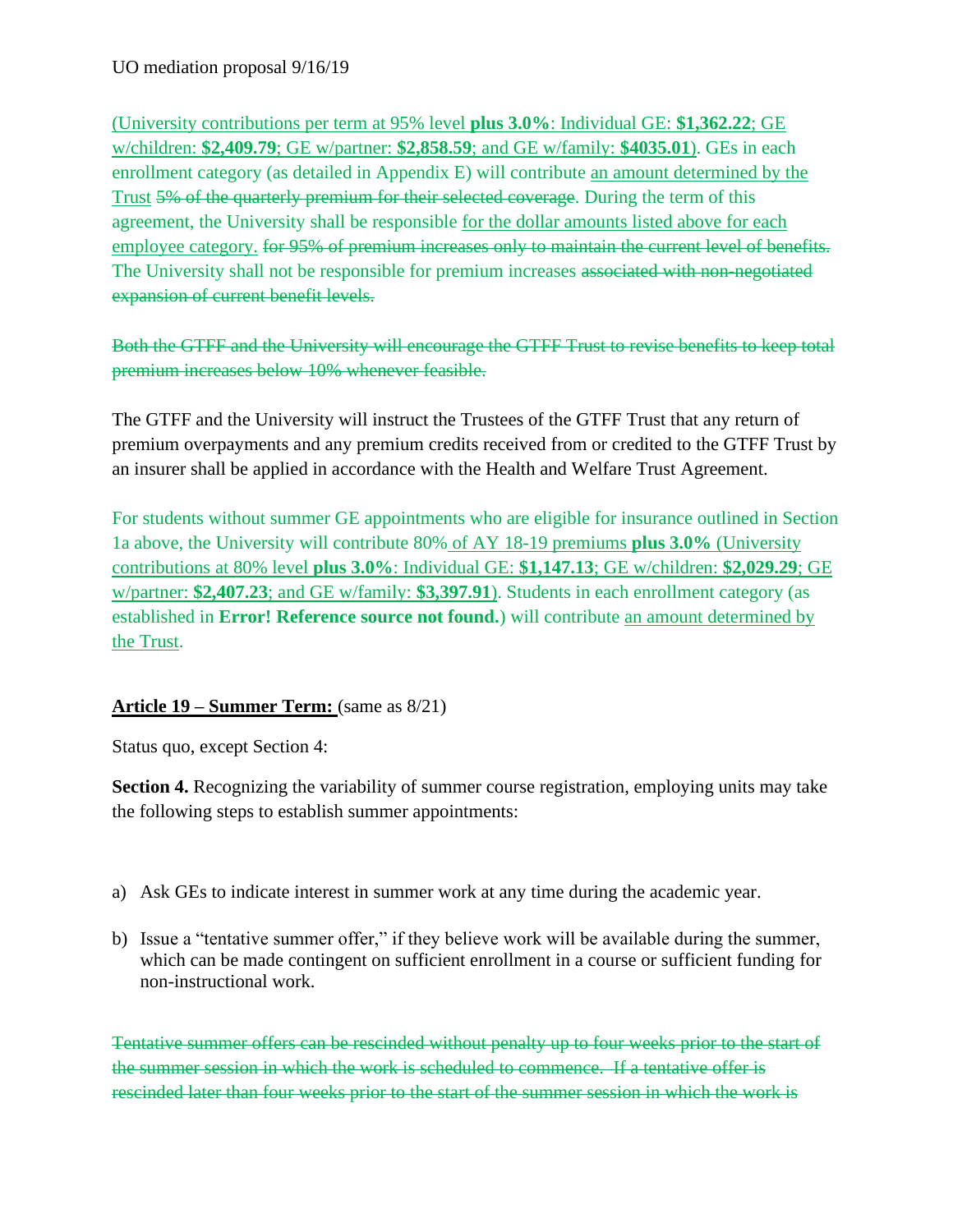# scheduled to commence, the GE will be entitled to a payment of \$300.00 in consideration of work performed preparing for the assignment.

Except in extraordinary circumstances, offers of summer appointment shall be issued no later than one week prior to the start of the summer session in which the work is scheduled to commence. The rescission of accepted offers of summer appointment is governed by Error! Reference source not found..

### *Family support provisions:*

### **Article 30 – Graduate Student Assistance Fund** (same as 8/21)

- Add language to Article 30 to read as follows: "The Graduate School is responsible for establishing the process for awarding money from the fund. As of the publication of this collective bargaining agreement, the Graduate School awards funds as follows: Master's students are eligible to receive up to two (2) awards from this fund in the course of their academic career. Doctoral students are eligible to receive up to six (6) awards from this fund in the course of their academic career. Students who have met these limits may petition the dean of the Graduate School in writing for an exception due to extraordinary circumstances. The Dean's decision to grant such an exception is final and binding. Please check with the Graduate School to determine the current award parameters."
- UO previously raised amount in Section 2 for Childcare from \$575 to \$700. UO reasserts this increase.
- UO reasserts proposal from 8/1/19 to create MOU to allow additional use of the hardship fund for childcare.
	- $\circ$  MOU to state that during life of this agreement (3 years) the fund could be used up to once per academic year for children up to five years of age.
	- o MOU to sunset at end of CBA (2022)
- Paid parental leave as proposed in **Articles 29** and the **LoA** by the university on 7.18.19 (6 weeks)
- The above, in addition to paid parental leave, represents the UO's commitment to family support. UO does not accept the other family support provisions outlined in the GTFF's proposal.

### **Proposal on Summer, International GE Support, and fees:** (change to A23)

• Reassert Article  $X -$ Summer GE Positions, presented by UO on  $7/18/19$ , which is a process designed to increase GE support over the summer. (same as 8/21)